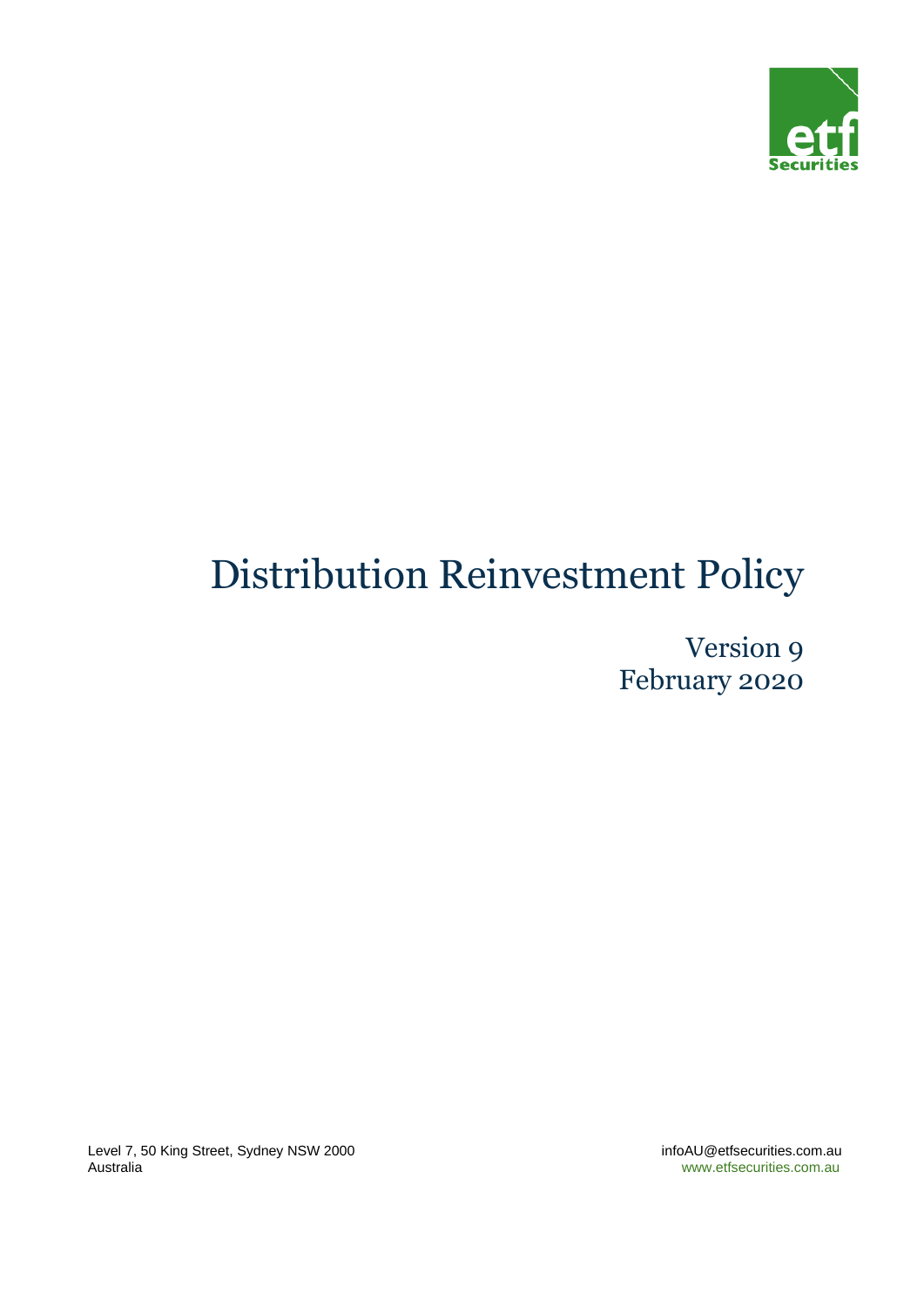# **1. Definitions and interpretation**

## **Definitions**

1.1 In these Rules, the following terms will have these meanings, unless the contrary intention appears:

*Allocation* means the issue of new Units to Participants under the Plan or transfer of Units to Participants under the Plan, as the case may be.

*Application* means the application to participate, vary participation or terminate participation in the Plan in respect of a particular holding account, in the form that the Board approves from time to time.

*ASX* means ASX Limited (ACN 008 624 691) or the securities market which it operates, as the context requires.

*ASX Operating Rules* means the operating rules of the financial market administered by the ASX, as enforced from time to time and any other rules of the ASX which are applicable while the relevant Fund is listed, except to the extent of any express written waiver by the ASX.

*Board* means the board of directors of the Responsible Entity.

*Fund* means each of the Funds listed in Schedule 1.

**Distribution** means any Distribution announced and payable by the Fund.

*Distribution Payment Date* means the date on which the Fund pays a Distribution.

*Eligible Unitholder* means a person registered as the holder of at least the minimum number of Units (if any) as specified by the Responsible Entity from time to time and has a registered address in Australia or New Zealand and meets any other criteria determined by the Responsible Entity.

*Ex-Dividend Date* means the first day on which Units trade on ASX without an entitlement to the relevant Distribution.

*Participant* means an Eligible Unitholder whose Application in respect of a particular Unitholding account has been accepted for the purposes of the Plan.

*Plan* means the Fund's Distribution reinvestment plan, the terms of which are set out in these Rules, as varied from time to time.

*Plan Account* means an account established pursuant to these Rules of a Participant in respect of a Fund.

*Plan Units* means the Units in a particular Unitholding account which are designated by a Participant as Units for which the Distribution is to be applied in subscribing for Units under the Plan.

**Quoted** means authorised by the ASX to be traded or quoted on the ASX or a market of the ASX and 'Quotation' has a corresponding meaning.

*Record Date* means the date that the Fund determines entitlements for Distributions.

*Responsible Entity* means ETFS Management (AUS) Limited (ACN 150 433 828) as responsible entity of the relevant Fund.

*Rules* means these rules of the Plan as varied from time to time.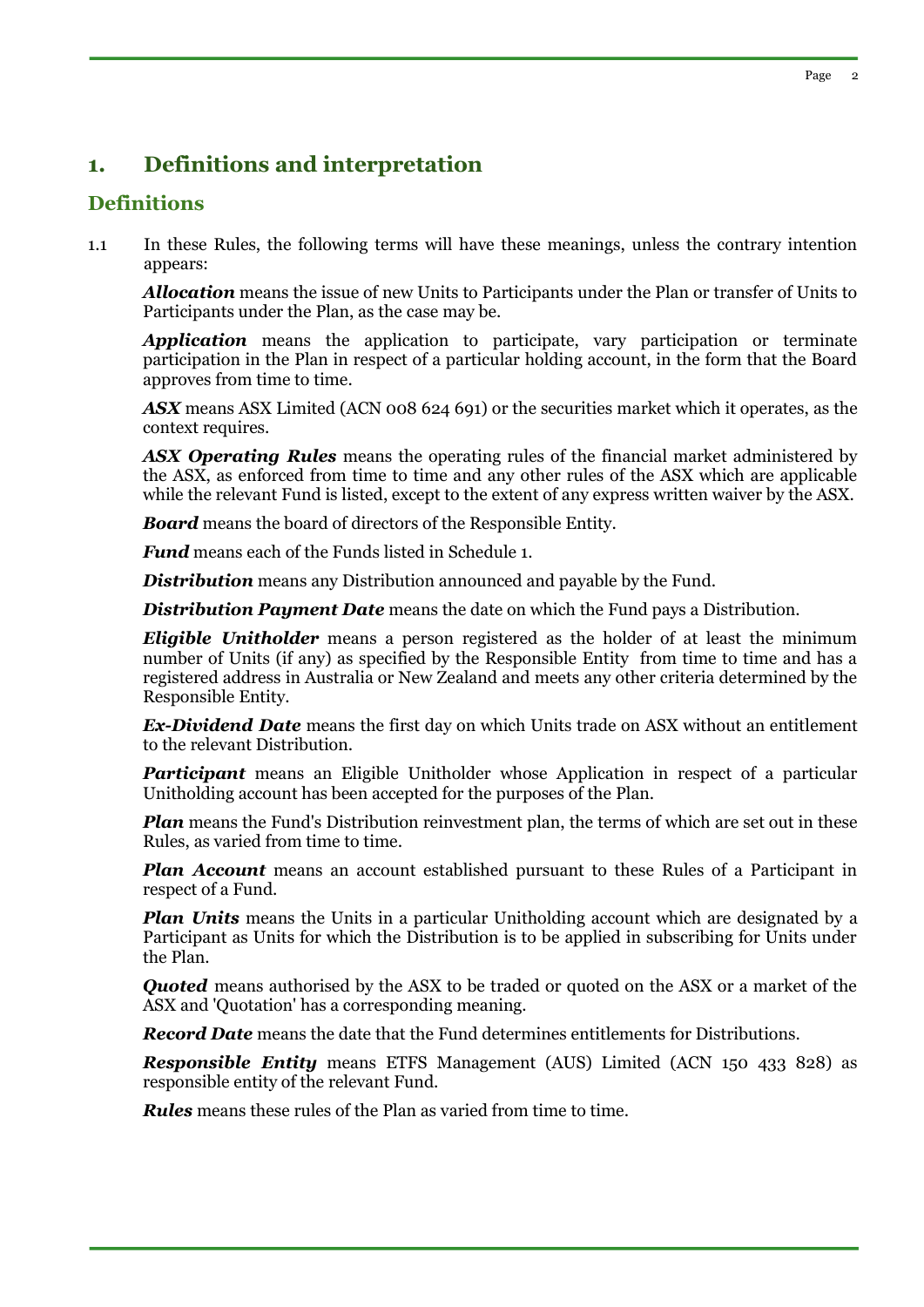*Units* means unit in the Fund of a class that the issuer has determined that the Plan applies to.

*Trading Day* means a day on which Units are quoted, and not suspended from quotation or made subject to a trading halt on ASX.

# **Interpretation**

- 1.2 In these Rules, unless a contrary intention appears:
	- (a) the singular includes the plural and vice versa and a reference to a gender includes other genders;
	- (b) a reference to a person includes a corporation, firm or body of persons recognised by law and that person's successors, assignors and legal personal representatives; and
	- (c) other grammatical forms of defined terms or phrases have corresponding meanings.

# **ASX Operating Rules**

- 1.3 While any Units in a Fund are Quoted, the following provisions apply in respect of such Units:
	- (a) despite anything contained in the Rules, if the ASX Operating Rules prohibit an act being done, the act will not be done;
	- (b) nothing contained in the Rules prevents an act being done that the ASX Operating Rules require to be done;
	- (c) if the ASX Operating Rules require an act to be done or not to be done, authority is given for that act to be done or not to be done (as the case may be);
	- (d) if the ASX Operating Rules require the Rules to contain a provision and it does not contain such a provision, the Rules are taken to contain that provision;
	- (e) if the ASX Operating Rules require the Rules not to contain a provision and it contains the provision, the Rules are taken not to contain that provision; and
	- (f) if any provision of the Rules are or becomes inconsistent with the ASX Operating Rules, the Rules are taken not to contain that provision to the extent of inconsistency.

# **2 Commencement**

2.1 The Plan and these Rules commence operation on the date determined by the Responsible Entity.

# **3 Eligibility and applications**

- 3.1 Any Eligible Unitholder may apply to participate in the Plan.
- 3.2 Participation in the Plan is optional and is not transferable.
- 3.3 Every Eligible Unitholder who wishes to participate in the Plan must lodge an Application with the Fund. An Eligible Unitholder's Participation may be terminated at any time in accordance with Rule 8.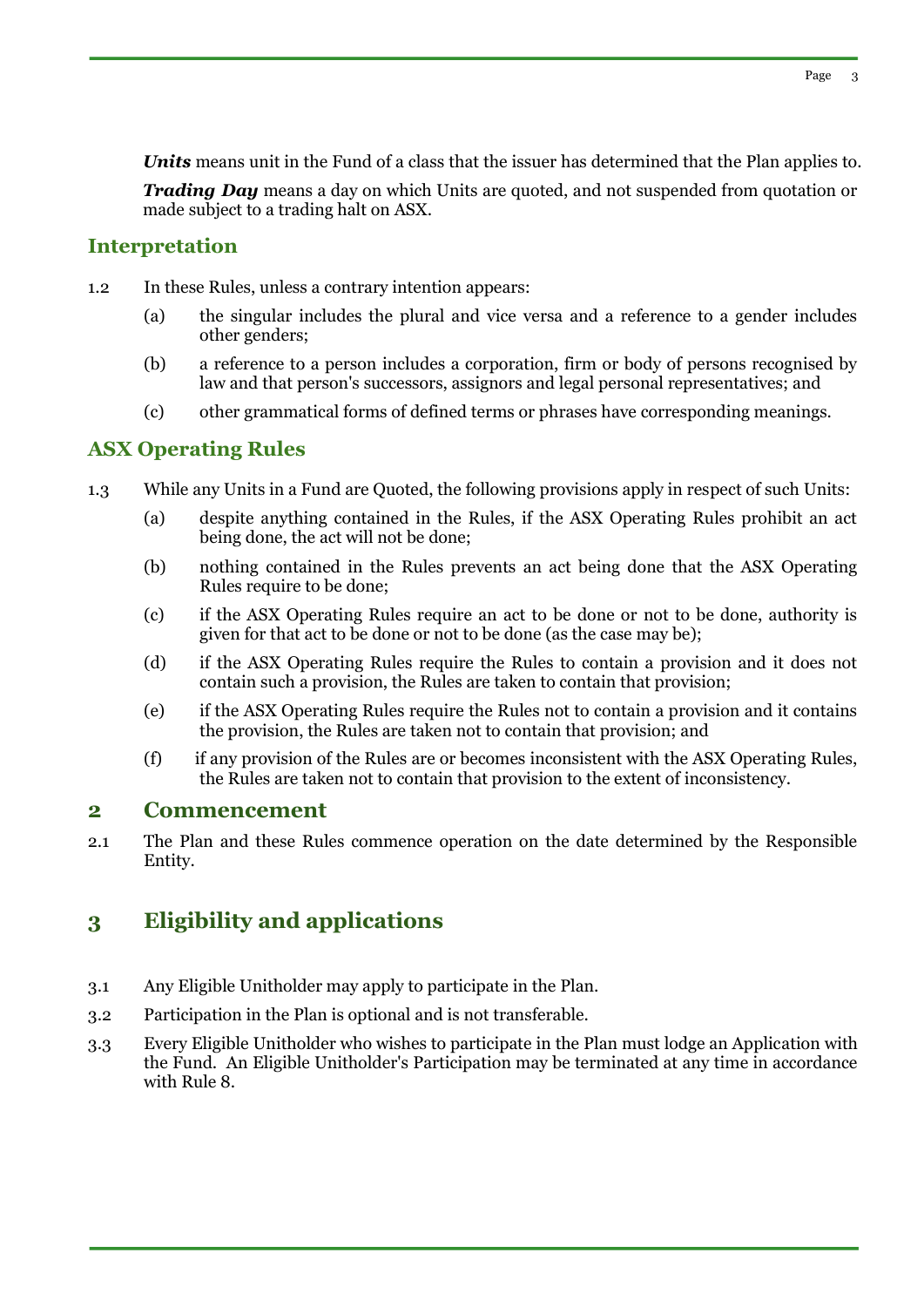# **Joint holders**

3.4 If Units are jointly held by two or more Eligible Unitholders, all joint holders of such fund must sign a single Application for it to be valid. If one or more of the joint holders of the Units is not an Eligible Unitholder, none of the joint holders can apply to participate in the Plan with respect to the Units jointly held.

# **Multiple holdings**

3.5 If an Eligible Unitholder has more than one holding of Units, an Application may be lodged for each Unitholding account, and each Unitholding account of an Eligible Unitholder will be treated separately for the purposes of the Plan.

## **Board discretions**

- 3.6 The Board may refuse, suspend or terminate participation in the Plan where an Eligible Unitholder has, in the opinion of the Board, split or manipulated a holding or acquired Units as part of such a transaction in order to increase the number of Units that may be obtained under the Plan.
- 3.7 The Board may refuse, suspend or terminate participation in the Plan for an Eligible Unitholder or for Plan Units where the Board considers that the participation has or could lead to:
	- (a) foreign persons or associates of foreign persons acquiring a substantial interest or an aggregate substantial interest in the Fund for the purposes of the Foreign Acquisitions and Takeovers Act 1975 (Cth); or
	- (b) a person acquiring a relevant interest in issued voting units of the Fund that would result in that person's or someone else's voting power contravening Chapter 6 of the Corporations Act.
- 3.8 The Board is entitled to make a final determination as to whether any particular Unitholder is an Eligible Unitholder within the terms of these Rules or not, and to change any such determination, as and when it sees fit. In making this determination, the Board may consider, among other things, whether such participation would or may be impracticable, impossible or illegal and any actual or anticipated inconvenience or expense in allowing, or investigating the possibility of allowing, such participation.

# **4 Acceptance of applications**

- 4.1 The Board may in its absolute discretion accept or refuse any Application.
- 4.2 Each Application accepted will be effective in respect of the first Distribution payment after receipt of the Application, provided it is received by the Registrar by 5pm on the Trading Day prior to the Ex-Distribution Date for that Distribution.
- 4.3 The Fund will record for each Participant particulars of:
	- (a) the name and address of the Participant; and
	- (b) the number of Plan Units held by the Participant from time to time,

and the Fund's records will be conclusive evidence of the matters so recorded.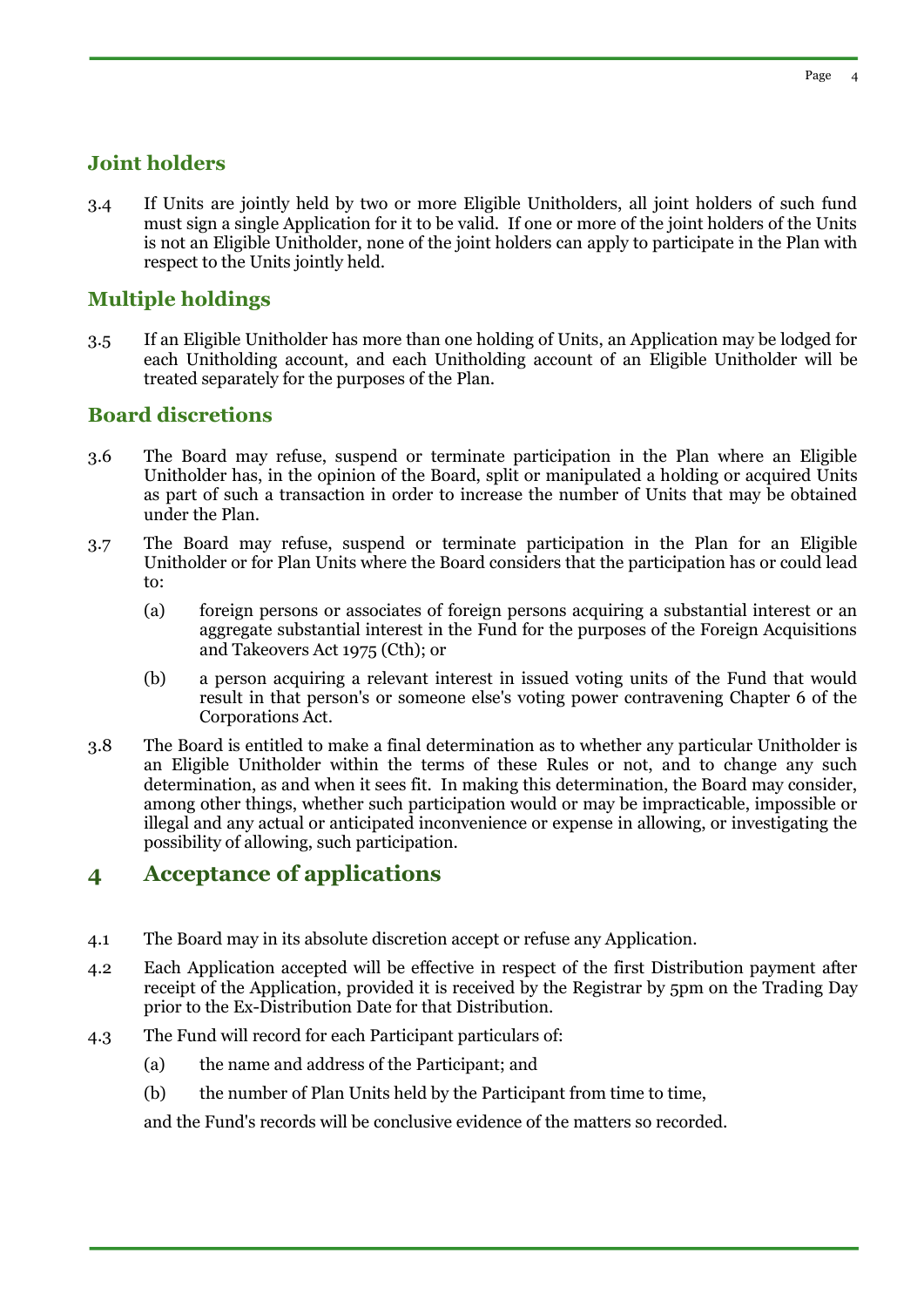# **5 Degree of participation**

# **Unitholder's election**

5.1 Participation in the Plan must be full participation for all of the Participant's Units from time to time, including Units allocated under the Plan. No partial participation is available.

# **Board may impose limits**

5.2 The Board may determine a maximum or minimum number of Units or subscription amount in relation to which any Participant may participate in the Plan. Any such determination is a variation to the Plan that must be notified under Rule 9.1. In the absence of such a determination there is no limit on participation.

# **6 Reinvestment of Distributions**

6.1 The number of Units issued to each Participant will be:

$$
N = \frac{D + R}{P}
$$

Where:

- N is the number of Units issued
- D is the Distribution payable on the Participant's Plan Units as at the Record Date for that Distribution, subject to Rule 6.3
- R is the residual balance (if any) from a previous Distribution on the Participant's Plan Units
- P is the Price at which Units are issued as determined in accordance with Rule 6.2.

### **Issue price**

6.2 Units issued under the Plan will be issued at an issue price calculated in accordance with the Constitution. Fractions of Units issued under the Plan following the entitlements calculations will be rounded down and the residual cash balance carried forward to the next period.

# **Fractions**

- 6.3 Where a fraction of a Unit results from the application of the formula in Rule 6.1, that fraction will be rounded down to the nearest whole number and the remaining Distribution not applied will be carried forward as a residual balance on the Participant's Plan Units. No interest will be payable on the residual balance.
- 6.4 The Responsible Entity will establish and maintain a Plan Account for each Participant.

## **Plan statements**

6.5 The Fund will send to each Participant a combined Distribution statement and holding statement following the Allocation of Units under the Plan setting out the following information: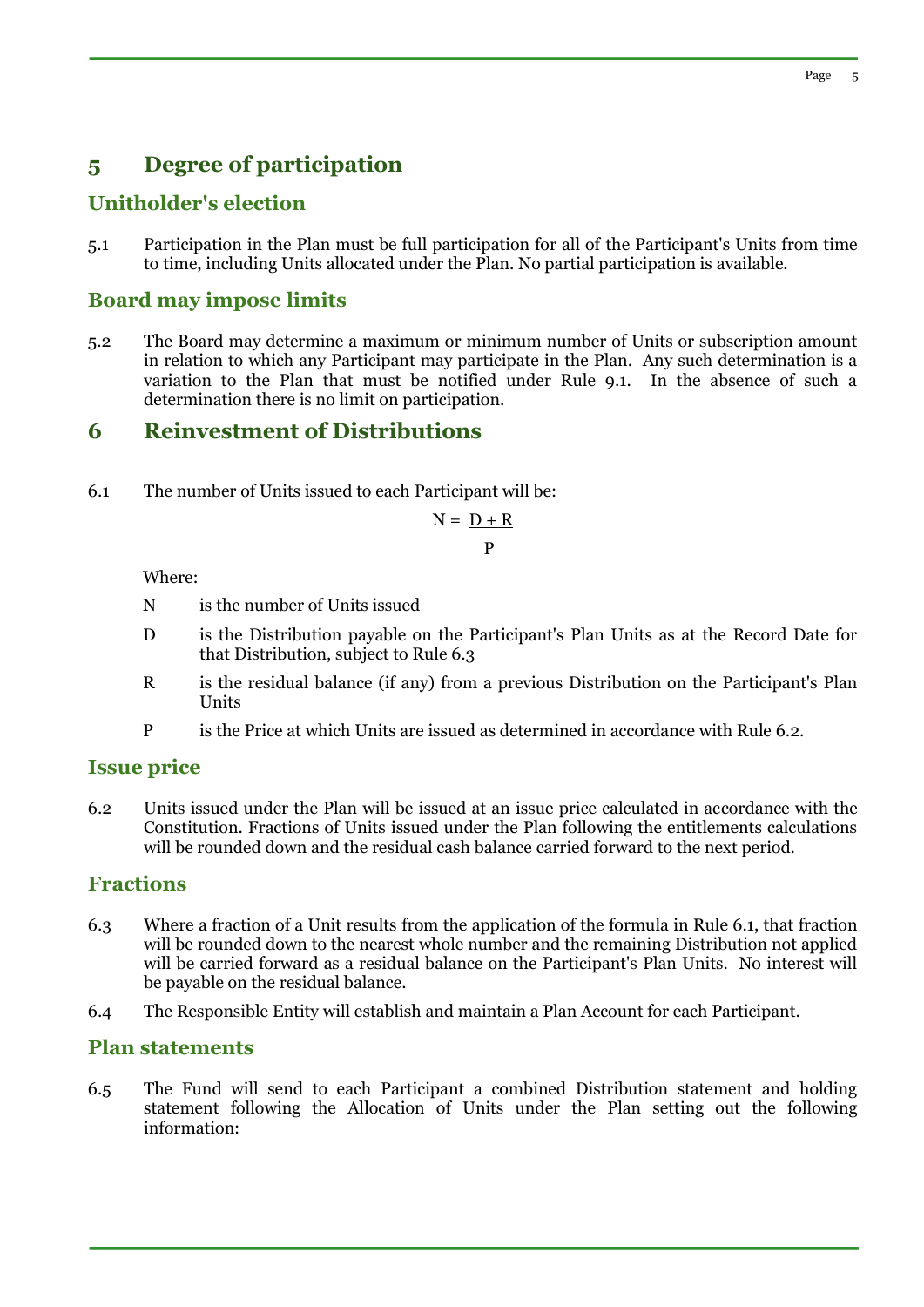- (a) the Distribution payable in respect of that Participant's Plan Units which has been applied towards acquisition of Units;
- (b) the number of additional Units allocated to that Participant under the Plan;
- (c) the price at which the Units were issued or acquired; and
- (d) the number of Units (including Plan Units) of which that Participant is the registered holder after the Allocation.

#### **Distribution Amount**

6.6 Distributions on Plan Units will be applied by the Responsible Entity on the Participant's behalf in subscribing for or acquiring Units. Any amount that the Responsible Entity is owed, is entitled to withhold or retain, in relation to the Distribution whether under the Constitution or otherwise, will not be available for subscribing for Units under the Plan.

# **7 Units allocated under the plan**

#### **Issue or transfer**

- 7.1 In the operation of the Plan for any Distribution, the Fund may, in the Board's absolute discretion, either issue new Units or cause existing Units to be acquired for transfer to Participants or a combination of both alternatives, to satisfy the Fund's obligations under these Rules.
- 7.2 Units to be Allocated under the Plan will be Allocated at or as soon as practicable after the Distribution Payment Date.

### **Rights attaching to Units**

7.3 Subject to the Constitution, all Units allocated under the Plan will from the date of the Allocation rank equally in all respects with existing Units.

### **Authorisation to Responsible Entity**

- 7.4 A Plan Participant shall be deemed to have directed the Responsible Entity to:
	- (a) determine the amount of the relevant Distribution entitlement of each Participant in respect of the Participating Fund Units and credit the amount of the Participant's Plan Account;
	- (b) determine and deduct from the Participant's Plan Account any Australian tax applicable or required to be withheld in respect of any Distribution to the Participant;
	- (c) determine the maximum whole number of Units which could be acquired at the issue price by applying the credit balance amount of the Participant's Plan Account;
	- (d) on behalf of the Participant, subscribe for that number of additional Units determined under paragraph 7.4(c) and debit the Participant's Plan Account with the aggregate issue price of the Units subscribed for;
	- (e) issue to the Participant that number of Units determined under Rule 6.1 and the Constitution; and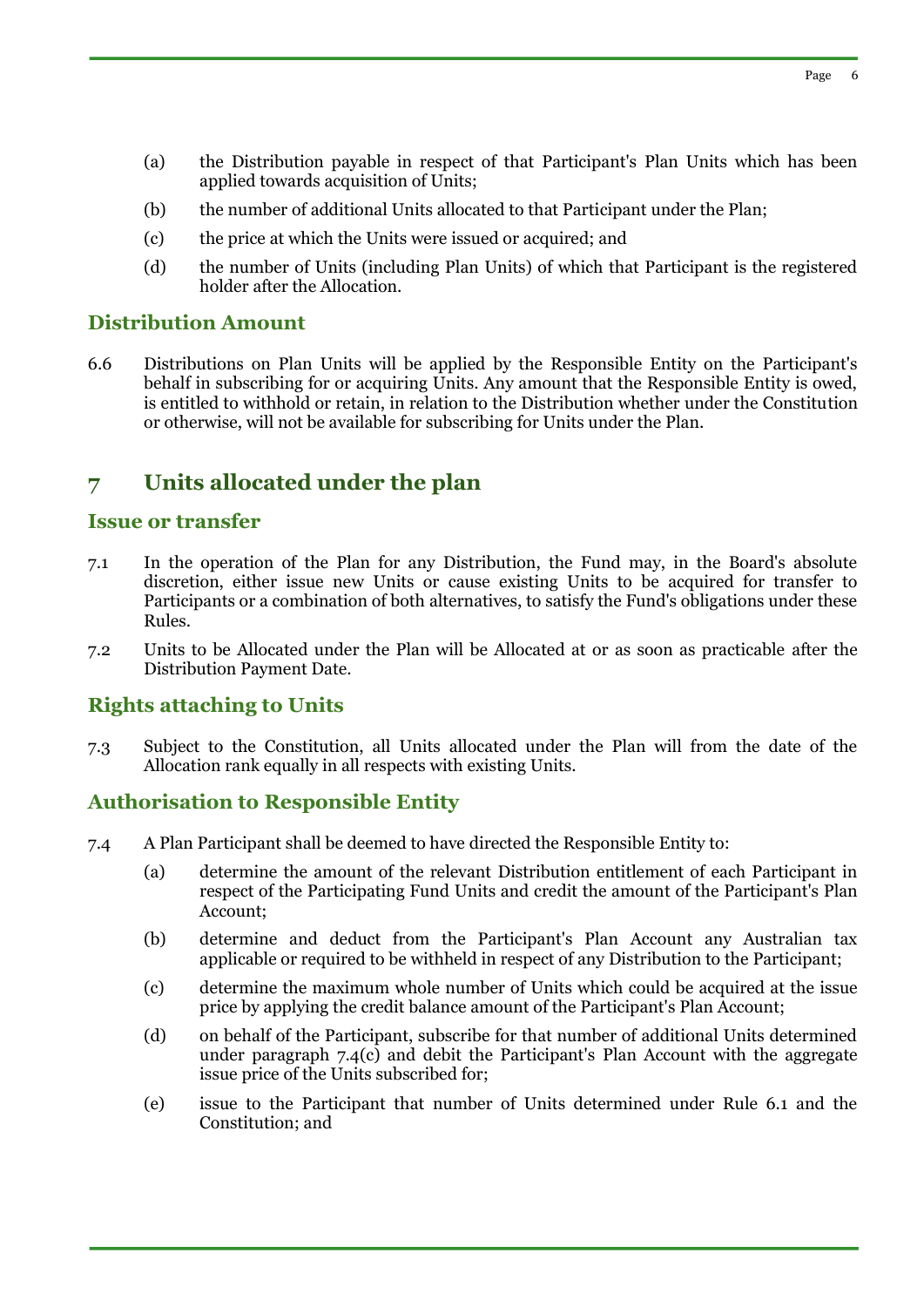(f) retain in the Participant's Plan Account any credit balance remaining after the amount will be aggregated with any further Distribution credited to the Participant's Plan.

# **8 Variation or termination of participation**

# **By participants**

8.1 A Participant may commence or terminate participation in the Plan, by lodging an Application or other notice in the form required by the Fund. To be effective for a forthcoming Distribution, an Application or termination notice must be received by the Fund before the Record Date for that Distribution.

# **By sale**

- 8.2 If a Participant disposes of all its Plan Units, it will be deemed to have terminated participation in the Plan. If the same person becomes an Eligible Unitholder again after that termination it will have to re-apply under Rule 4 in order to participate in the Plan.
- 8.3 If a Participant disposes of part but not all of its holding of Units, its number of Plan Units may be automatically varied in accordance with Rules 6.3 and 6.4.

# **Death, bankruptcy, etc**

8.4 If a Participant dies, participation in the Plan terminates upon receipt by the Fund of written notice of the death. If a Participant is declared bankrupt or is wound-up, participation in the Plan terminates upon receipt by the Fund of a notification of bankruptcy or winding-up from the Participant or the Participant's trustee in bankruptcy or liquidator, as the case may be. The death, bankruptcy or winding-up of one or more joint holders does not automatically terminate participation provided the remaining holder or all remaining joint holders are Eligible Unitholders.

# **Residual balances on termination**

8.5 If the Plan is suspended or terminated, the amount of any residual balance held on the Participant's behalf by the Responsible Entity will be paid to the Participant as a cash Distribution at a time and in a manner determined by the issuer.

# **9 Variation, suspension and termination of the plan**

- 9.1 The Plan may be varied, suspended, recommenced or terminated by the Board at any time after giving notice to the ASX, with effect on the date specified by the Board.
- 9.2 The variation, suspension, recommencement or termination does not give rise to any liability on the part of, or right of action against, the Board or the Fund or any of its officers, employees or agents.
- 9.3 The accidental omission to give notice of variation, suspension, recommencement or termination will not invalidate it.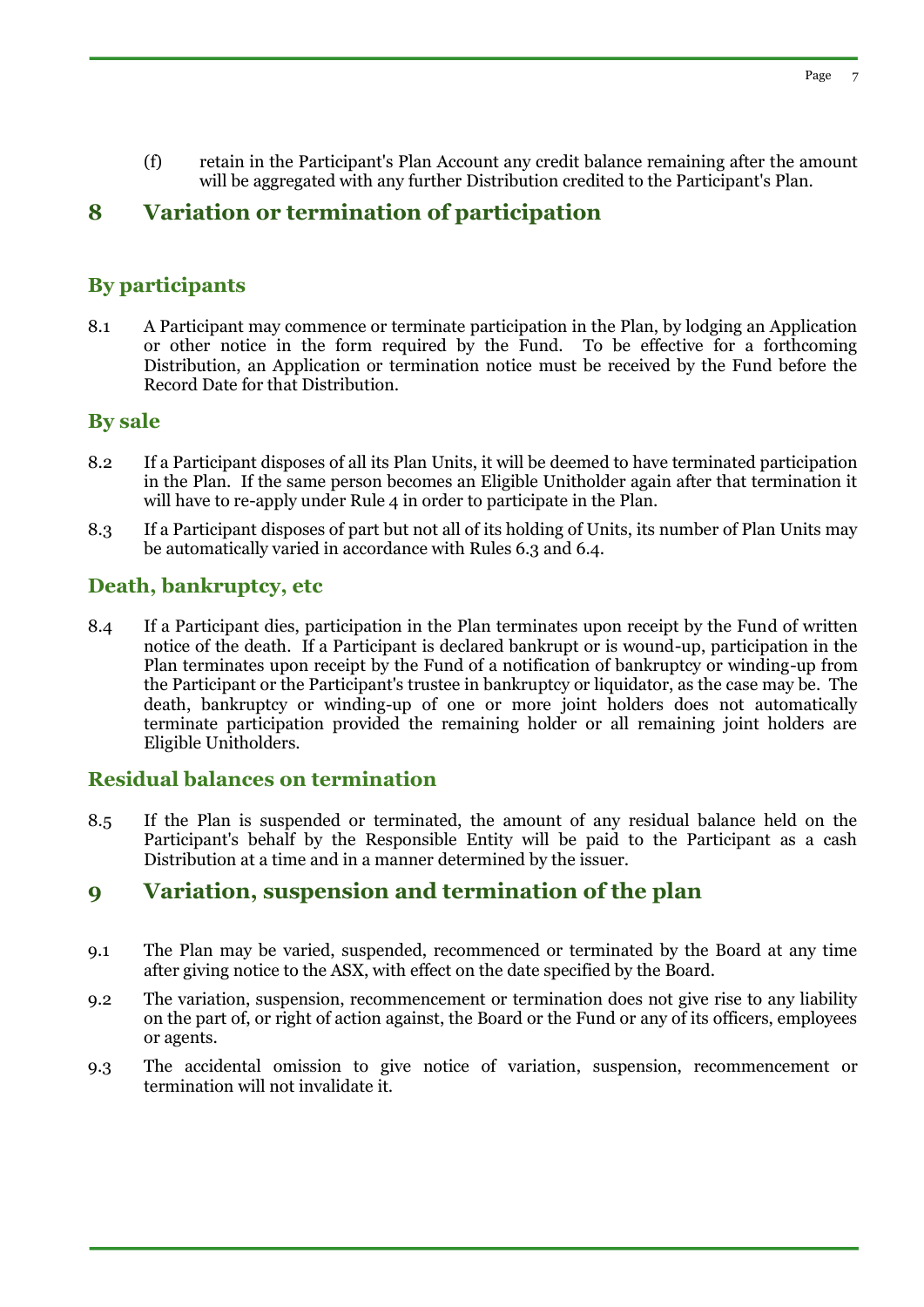## **Effect on participants**

- 9.4 If the Plan or these Rules are varied, a Participant continues to participate under the Plan and these Rules in their varied form unless the Participant terminates its participation in the Plan in accordance with these Rules.
- 9.5 If the Plan is suspended and is later recommenced, then upon recommencement all prior elections are reinstated subject to any variation or termination validly given by a Participant prior to the next Record Date after the recommencement of the Plan.

# **10 Administration of the plan**

- 10.1 This Plan will be administered by the Board which has the power to:
	- (a) determine procedures for administration of the Plan consistent with the Rules;
	- (b) settle in such manner as they think expedient any difficulties, anomalies or disputes which may arise in connection with, or by reason of, the operation of the Plan, whether generally or in relation to any Participant or any Units, and the determination of the Board is conclusive and binding on all Participants and other persons to whom the determination relates; and
	- (c) delegate to any one or more persons, including its share Unitholding, for such period and on such conditions as it may determine, the exercise of any of their powers or discretions arising under the Plan.

# **11 Plan rules are binding on participants**

11.1 Participants are bound by the Rules of the Plan as modified from time to time.

# **12 Costs to participants**

12.1 To the extent permitted by law, the Responsible Entity will pay any other costs which would otherwise be incurred by a Participant in connection with delivery of the Units allotted under the Plan including any stamp or other duties payable by the Participant in respect of the Units Allocated under the Plan.

### **13 Notices**

13.1 A notice under these Rules is validly given if handed to the addressee or posted by ordinary post and addressed to the addressee at its last known residential or registered address, or sent by facsimile or e-mail to a number or address notified by the addressee, or otherwise sent in accordance with the Fund's constitution.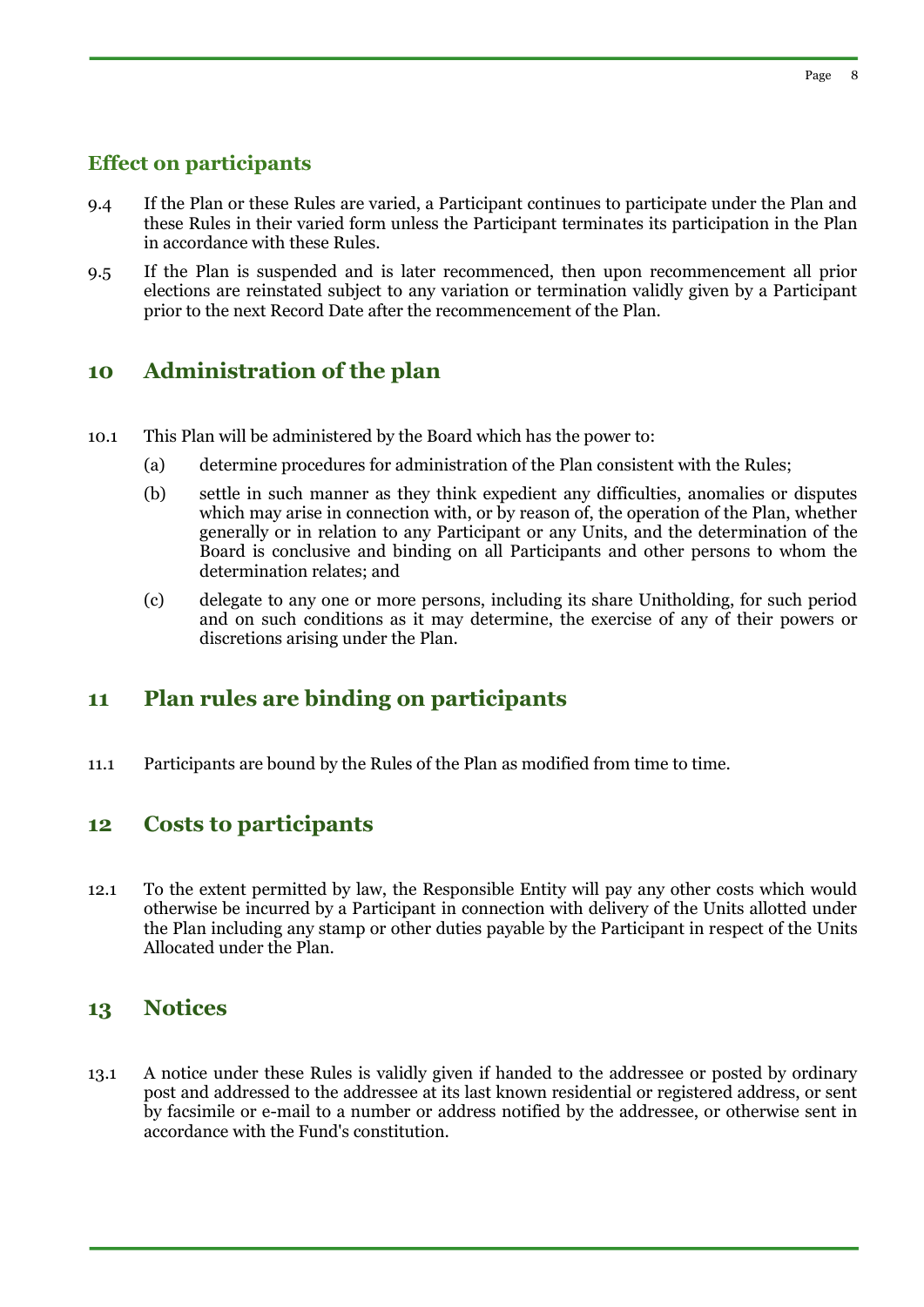# **14 Governing law**

14.1 The Plan and contracts arising under the Plan are governed by the laws of New South Wales and each Participant submits to the non-exclusive jurisdiction of the Courts of New South Wales.